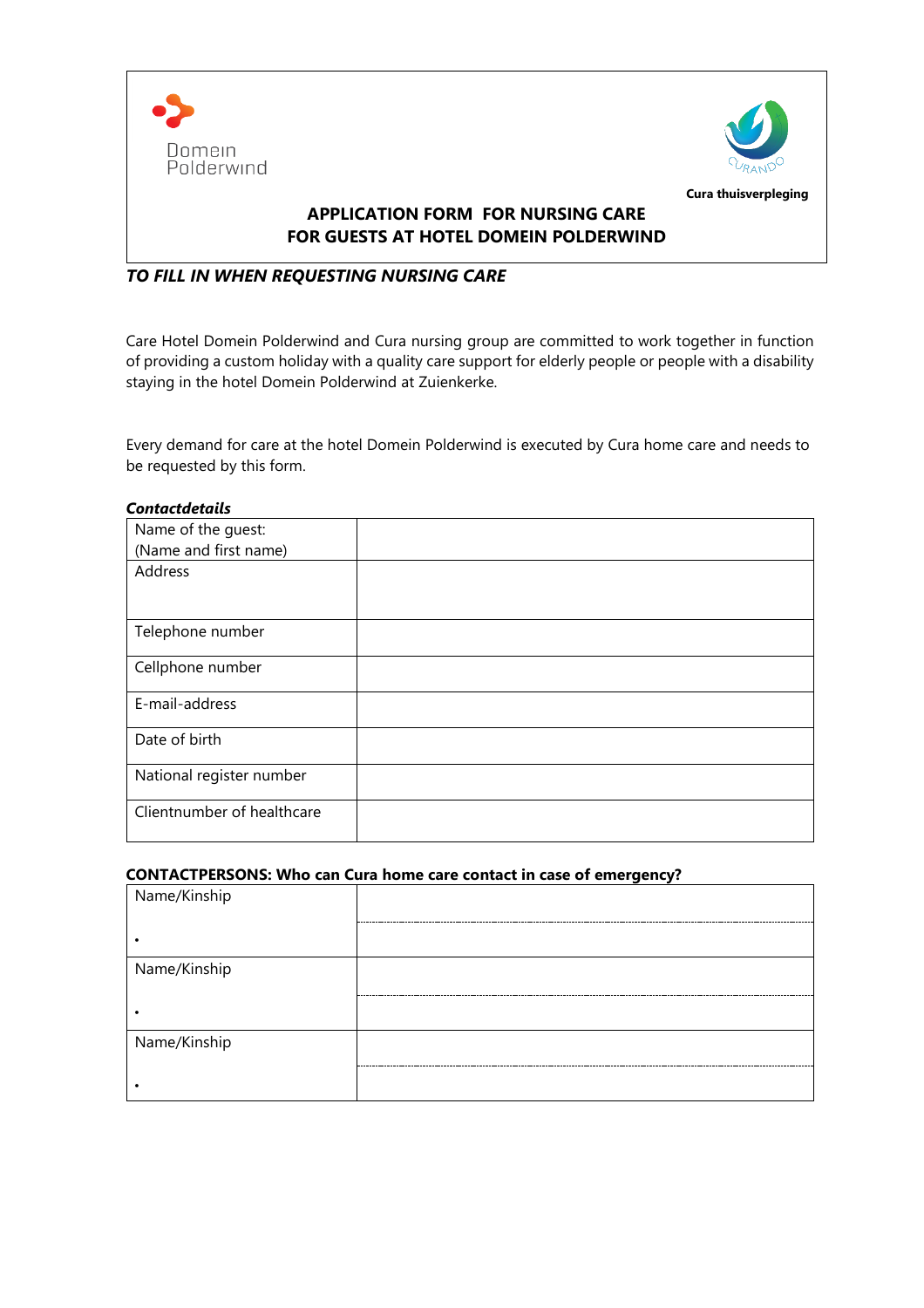### **GP**

| Name and contactdetails |  |
|-------------------------|--|
|                         |  |
|                         |  |
|                         |  |
|                         |  |

#### **SPECIALIST**

| Name and contactdetails |  |
|-------------------------|--|
|                         |  |
|                         |  |
|                         |  |
|                         |  |

## **PREFERENCE OF HOSPITAL IN THE AREA?**

#### **CONTACTDETAILS OF NURSING HOME CARE AT RESIDENCY**

#### **DETAILS ABOUT THE PERIOD YOU ARE STAYING AND THE NEEDED CARE**

| Address                                                                                                                                                                                                                                                                                                                    | Zorghotel Domein Polderwind, Polderwind 4, 8377 Zuienkerke                                                                                                                                                                                                                                     |  |
|----------------------------------------------------------------------------------------------------------------------------------------------------------------------------------------------------------------------------------------------------------------------------------------------------------------------------|------------------------------------------------------------------------------------------------------------------------------------------------------------------------------------------------------------------------------------------------------------------------------------------------|--|
| Periode                                                                                                                                                                                                                                                                                                                    | From $\frac{1}{2}$ fo $\frac{1}{2}$ fo $\frac{1}{2}$ for $\frac{1}{2}$ for $\frac{1}{2}$ for $\frac{1}{2}$ for $\frac{1}{2}$ for $\frac{1}{2}$ for $\frac{1}{2}$ for $\frac{1}{2}$ for $\frac{1}{2}$ for $\frac{1}{2}$ for $\frac{1}{2}$ for $\frac{1}{2}$ for $\frac{1}{2}$ for $\frac{1}{2}$ |  |
|                                                                                                                                                                                                                                                                                                                            |                                                                                                                                                                                                                                                                                                |  |
|                                                                                                                                                                                                                                                                                                                            |                                                                                                                                                                                                                                                                                                |  |
| Please cross in which timeframe you would like to have the nurse to the hotel (multiple selections<br>possible):<br>(Please note that the correct hour will be supplied at the frontdesk upon arrival)<br>Morning: Desired hour between  and<br>Afternoon: Desired hour between  and<br>Evening: Desired hour between  and |                                                                                                                                                                                                                                                                                                |  |
|                                                                                                                                                                                                                                                                                                                            |                                                                                                                                                                                                                                                                                                |  |
|                                                                                                                                                                                                                                                                                                                            |                                                                                                                                                                                                                                                                                                |  |